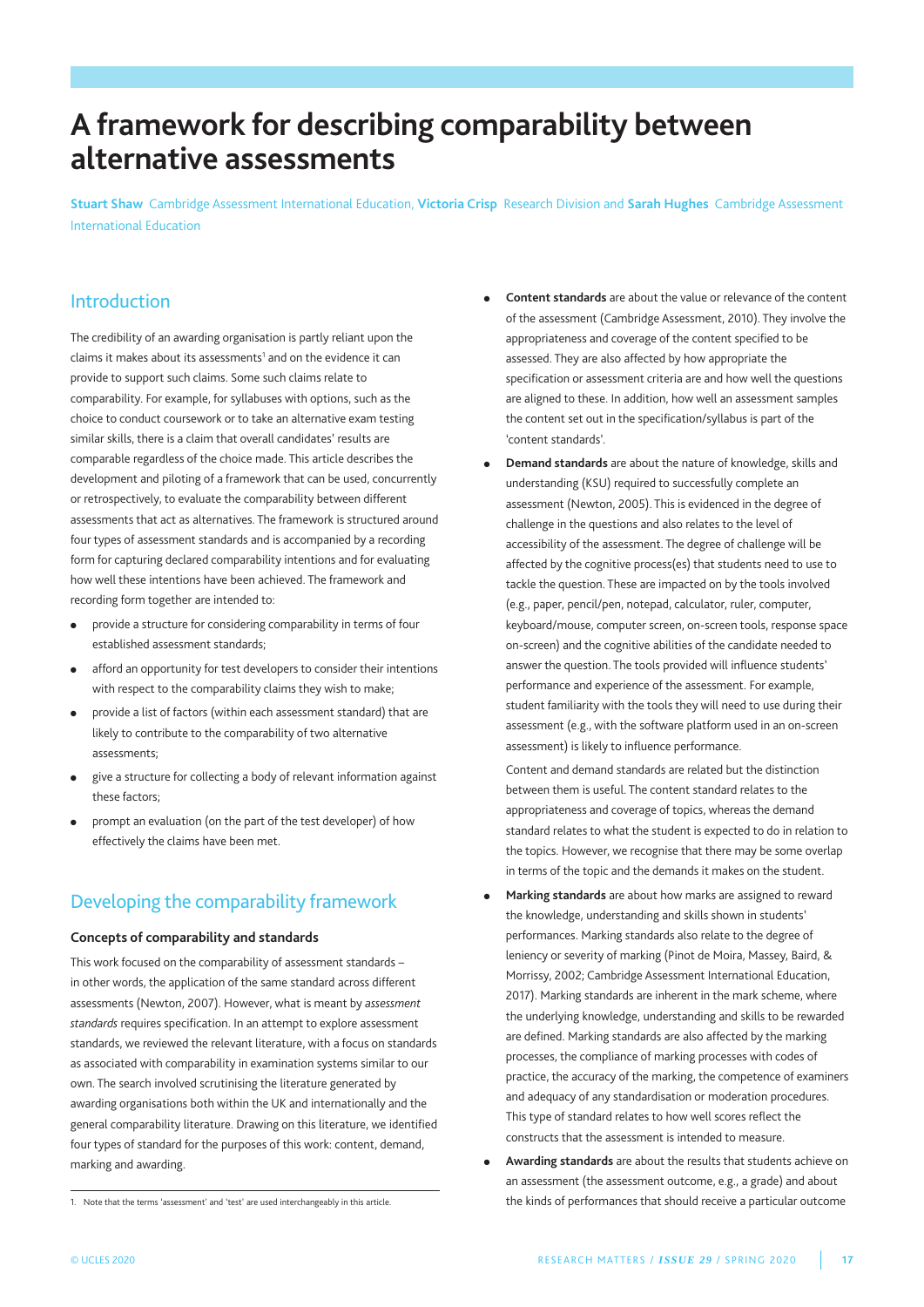(Coe, 2010; Baird, Cresswell, & Newton, 2000). In other words, these standards are about the scores that will receive a particular grade. When grading the assessment, the aim will (almost always) be to maintain the awarding standard applied in previous sessions. Awarding standards are affected by the procedures and policies in place to support grading and by the combination of technical and statistical evidence and professional judgement used in order to determine cut scores.

It is both possible and reasonable for a pair of assessments to be comparable in terms of awarding standards but to not be comparable in terms of content standards, demand standards, or marking standards. For example, two optional assessments within a syllabus might test different topics, different demands, and be marked against a different marking scale but can be considered comparable in terms of awarding standards (though not in terms of the other standards) if the grading process ensures that the same grades are given for equally competent performances.

In deciding on this framework, we have gone beyond the traditional structure of content standards (defining what students should learn) and performance standards (the evidence types needed to demonstrate the content and the quality of student performance that is considered worth a particular grade) (see Linn, 1994). We are using content standards to refer to the content assessed (which will be a subset of the content to be learnt), as this is important in evaluating the comparability of two assessments that are alternatives within a qualification. Additionally, we have replaced performance standards with demand, marking and awarding standards. This provides a more detailed framework for use to support comparison between assessments.

### **Building the comparability framework and recording form based on the four comparability standards**

the purpose of the comparability framework is to outline the criteria for comparability for the four types of standard described. The framework comprises four columns representing the four assessment standards. the ordering of the standards reflects their influence at different stages throughout the test design and testing process. Each standard is fronted by a conditional statement, for example: "If it is the intention that content standards are comparable across assessments, the following need to be fulfilled." What then follows is a list of factors that need to be the same across alternative assessments for there to be comparability with regard to that standard. By way of illustration:

- In the case of *demand* standards, one of the listed factors states that the range of kinds of questions or tasks should be the same across assessments. For example, there should be a similar balance of question types (e.g., mCQ, short answer, essay) on each of the assessments compared.
- In the case of *marking* standards, one of the listed factors states that the application of the mark scheme should be the same across assessments with markers complying with marking guidance and requirements for both assessments.

the comparability recording form provides opportunities to identify which comparability standards are intended as claims, space to record any differences between assessments for each of the standards, and an opportunity for making an overall judgement.

The intentions are likely to depend on the purpose of the assessment

in terms of how it relates to the qualification as a whole. If there is no intention for there to be comparability with regard to a particular standard then the relevant rows can be ignored. Where differences are identified, then any efforts made to address them can be recorded. Differences suggest potential threats to comparability. By addressing such threats, comparability between assessments can potentially be achieved. For example, in the case of comparing an on-screen and a paper-based assessment, if a certain skill cannot be assessed directly on-screen, efforts might be made to provide functionality that allows candidates to show their skills in this area in a comparable way.

Ultimately, it is necessary to determine whether comparability is achieved for each of the standards where it is intended. Whilst all differences are potential threats to comparability, it may be that not all of them are serious threats, and some threats may have been mitigated by efforts to address them (as recorded in the form). This is a judgement that needs to be made in light of the context of the qualification. For example, the omission of a particular subtopic on one of two alternative assessments might have a more or less serious effect on comparability depending on how important the subtopic is within the syllabus. Given the ways in which the differences are addressed, a judgement is necessary as to whether comparability between assessments is sufficient for them to be considered comparable alternatives within the same qualification for each of the standards where comparability is intended.

# Piloting the comparability framework

We wished to explore whether those involved in creating assessments could use the framework and form in the way we intended, and whether they found it helpful. To do so, we conducted the pilot exercise described below.

#### **Assessment contexts**

the framework and recording form were piloted using two Cambridge Assessment International Education assessment contexts where there are two assessments that act as alternatives:

- On-screen and paper-based tests: Stage 8 Progression tests<sup>2</sup> in Science for 2018, Papers 1 and 2 (both available as either on-screen or paper-based).
- An Alternative to Practical exam paper and a Practical test: IGCSE<sup>3</sup> Chemistry (0620, for June 2017).

#### **Assessment materials**

materials specific to the relevant assessment context were used in the piloting. These were:

- For IGCSE Chemistry
	- o IGCSE Chemistry (0620) Syllabus;
	- o IGCSE Chemistry Practical test (June 2017), instructions and mark scheme;
	- o IGCSE Chemistry Alternative to Practical (June 2017) and mark scheme.

<sup>2.</sup> Cambridge Primary/Lower Secondary Progression Tests are end-of-stage tests which are designed to measure learners' progress and identify their strengths and weaknesses.

<sup>3.</sup> the Cambridge International General Certificate of Secondary Education (IGCSE) is a general education qualification for 14 to 16 year olds, available in a range of subjects.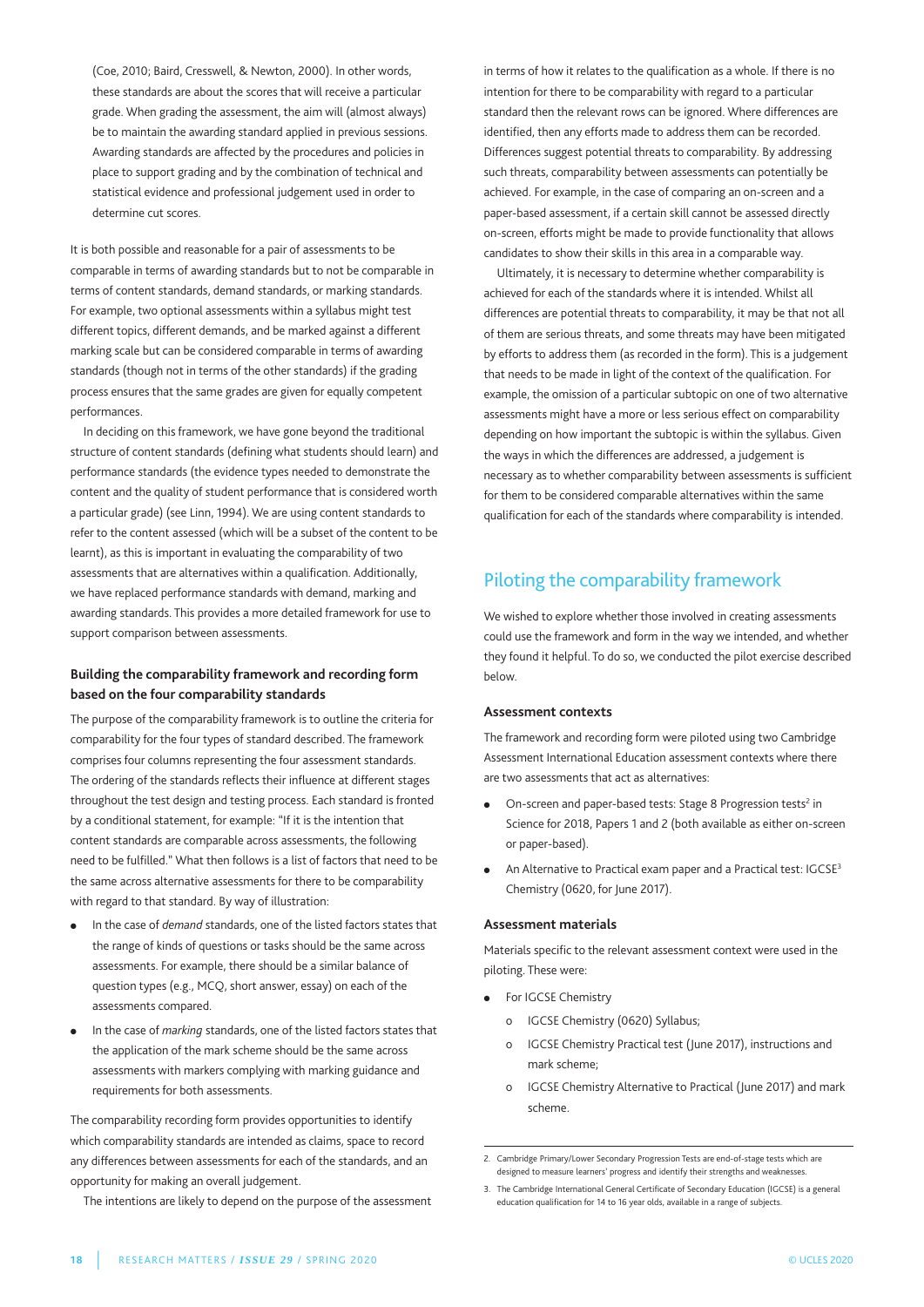- **Stage 8 Science Progression tests** 
	- o Cambridge Lower Secondary Science Curriculum;
	- o Paper-based Stage 8 Progression tests (2018, Papers 1 and 2) and mark scheme;
	- o Links to the on-screen versions of the Stage 8 Progression tests (2018, Papers 1 and 2).

#### **Participants and procedure**

For each assessment context, an expert was recruited who was known to have a familiarity with, and expertise in, the selected context (in terms of their setting and marking experience). Both experts were asked to:

- $\bullet$  Read a report that was provided in order to familiarise themselves with the comparability framework, recording form and guidance on how it was envisaged these could be used.
- Re-familiarise themselves with the target assessment materials (as provided).
- Complete the comparability recording form that accompanies the framework with appropriate details. Participants were asked to refer to the assessment materials themselves and to use their knowledge of how the assessments were created, marked and graded. (If there were parts of the process with which they had no or little experience for these assessments, they were asked to leave the relevant boxes blank.)
- Complete a questionnaire in order to provide feedback on use of the framework and recording form, including thoughts on how it could be used in the future.

#### **Feedback from participants**

Feedback from the two experts on use of the framework and form, as provided in their questionnaire responses, are summarised below in terms of salient themes. The feedback led to changes to the framework and form. The reader may find it useful to refer to Tables 1 and 2, which show the revised framework and form, when specific points within them are mentioned in this section.

#### *Comprehensibility of the comparability framework and recording form:*

- In the main, the framework was largely understood by participants. this was aided by reading the report about the framework. Similar preliminary reading would be required for future users who might be unfamiliar with some of its concepts (e.g., the different 'standards').
- The standard relating to 'demand' proved to be the most challenging to comprehend. Despite the challenges, one participant acknowledged that the 'demand' standard has the potential to extend the thinking of the user beyond merely 'content' comparison and encourage consideration of the cognitive processes students need to employ to tackle a question.
- The bulleted points, 'cognitive processes' and 'range of kinds of questions' (both relating to demand standards) were undoubtedly thought-provoking to the participants. Their comments suggest that these themes required the most thought as they reflect key differences between alternative assessments that are difficult to avoid (e.g., risk of inaccurate results during a practical, effects of working on-screen on the cognitive processes used).
- There was some perceived overlap between certain bullet points within the comparability framework. This suggests an inability on

the part of the user to reliably distinguish between concepts in the framework. However, perceived areas of commonality may be more attributable to a lack of understanding of lexical terms ('domain' and 'topic', for example) than to truly indistinguishable categories. (The perceived areas of overlap have been addressed with revisions to wording, see later.)

One participant reported challenges in how to use two of the columns within the comparability framework. In the draft of the framework used in the pilot, column 4 asked for differences between the two alternative assessments to be recorded and column 5 was to be used to record how these differences had been addressed. The participant felt that in terms of the paper production and marking processes "the differences have already been addressed as far as possible – and so to identify a difference and then state how they have been addressed is difficult." The participant made some suggestions for revisions to these columns.

### *Usefulness and usability of the comparability framework and recording form:*

- The framework and form were considered useful by the participants especially in terms of providing criteria for assessing comparability between tests that will be treated as equivalent. For example, the criteria should ensure that the focus does not rely too heavily on test content without considering other elements of comparability. In addition, the importance of having the same senior examiners (or at least an overlap of senior examiners) involved in marking two optional tests is reinforced by the completion process (as is the need to maintain question similarity across test forms). However, some features of the framework and elements within the recording form were deemed to be beyond the control of the participants (such as standardisation methods and quality assurance). This is not necessarily problematic in terms of it being possible for users to complete the form but emphasises that some users may be better placed than others to address certain differences between assessments in order to improve comparability.
- <sup>l</sup> making a judgement in the final column in the recording form (*For the standards where comparability is intended, are you satisfied that there is sufficient comparability?*) appeared to present minimal problems to participants. However, despite differences acknowledged in other columns in the form, participants answered 'yes' in the final column for all of the standards. Given their extensive involvement in the qualifications, it is possible that participant's responses may be somewhat skewed. Alternatively, it may be that the differences are genuinely seen as trivial and not thought to compromise comparability.
- The participants felt that the completed recording form can provide evidence to support the stated (intentional) claims of comparability made by the test developer.
- Participant comments suggested that using the comparability framework and completing the recording form did not provide new insights for those involved in the qualifications. However, as mentioned earlier, participants reported that it provides a set of criteria for considering comparability issues and avoids certain concerns being over- or under-emphasised. therefore, using the form to systematically consider and record information relating to comparability will still be valuable.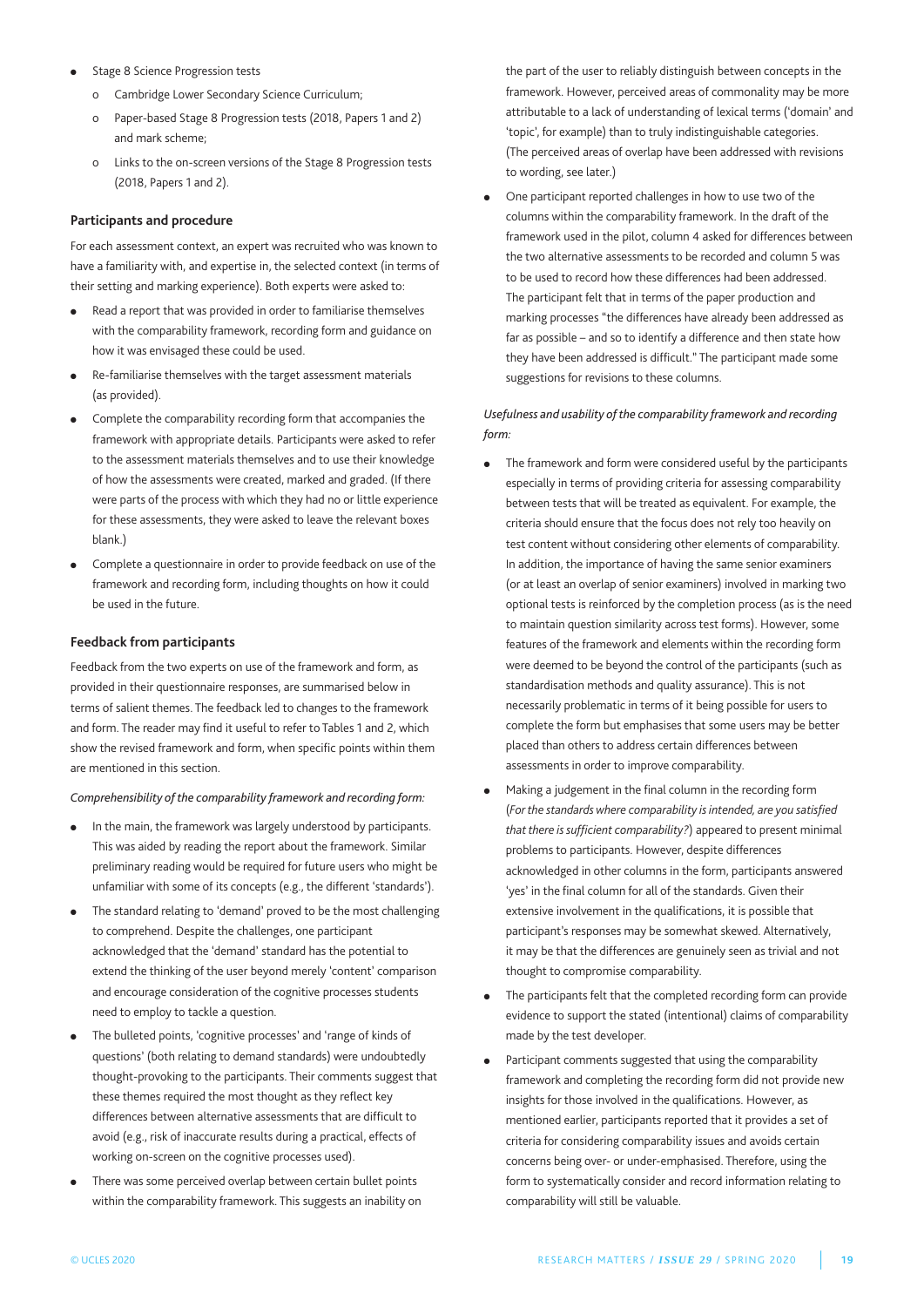- As a tool for retrospectively evaluating the comparability of two alternative assessments, both participants considered the framework and form valuable (though this perception was subsequently caveated by one participant who argued that any form of retrospective analysis might be considered somewhat tardy).
- Participants felt that the framework could be used beyond the contexts in which it was piloted, wherever parallel routes to certification exist.
- Participants reported that the framework would be useful throughout the test development process but would be most helpful at the setting stage. The framework and recording form might be used at different times during test construction and by different assessment personnel.
- Participants felt that the recording form could constitute an additional source of comparability evidence (alongside existing evidence such as specification grids and statistical data), providing that completion of recording forms does not degenerate into a mechanical checklist exercise.

### *Frequency of application of the comparability framework and recording form:*

- The application of the framework and recording form is not perceived as being necessary every time that parallel assessments are created and used.
- Participants felt that the comparability framework and recording form could be useful when syllabuses are reviewed, and the first time an alternative assessment is created (to parallel an existing assessment).

#### *Users of the comparability framework and recording form:*

- <sup>l</sup> One participant reported that the comparability framework and recording form should be thought of as "an organic document that is amended and changed during the life-time of the test."
- Participant responses suggested that a range of personnel with roles within the (re)development of an assessment should be engaged in using the comparability framework and form at different stages throughout the assessment process, for example:
	- o Revisers<sup>4</sup>: could be tasked at the revising stage with some responsibility for completing parts of the form when checking for comparability;
	- o QPEC (Question Paper Evaluation Committee) personnel: could complete parts of the form when reviewing the assessment materials;
	- o Principal Examiners<sup>5</sup>: could use the form when considering what grade thresholds to recommend to the grading team;
	- o Assessment Managers<sup>6</sup>: should have a responsibility for declaring the intended comparability claims (i.e., whether the assessments are intended to be comparable with regard to each of content, demands, marking and awarding) and for final evaluation of whether there is sufficient comparability for each dimension where comparability was intended.

### **Changes to the structure and content of the recording form**

As mentioned earlier, feedback from the pilot participants led to some revisions to the comparability framework and recording form, as detailed below. The revised framework and form are shown in Tables 1 and 2.

- $\bullet$  There was potential overlap (giving rise to possible ambiguity) between 'topic' and 'subtopic' in the content standards section of the original form. These two categories were conflated into one row as simply 'subject topics'.
- <sup>l</sup> Reference to *Assessment Objectives* was added within the point relating to 'knowledge, understanding and skills' in the demand standards (this already appeared in the framework itself).
- Reference to 'range of kinds of questions' in demand standards was changed to 'range of kinds of questions/tasks' to ensure this point encompasses a wide variety of assessment task types.
- Due to potential overlap, the categories 'standardisation methods' and 'quality assurance processes' in marking standards were merged into one row to read 'standardisation methods and any other quality assurance processes'.
- One issue that was raised during the pilot was how, when conducting a retrospective comparability evaluation, it was difficult to identify differences between tests (original column 4, *What are the differences between tests, if any, in terms of these features?*) and then how those differences had been addressed (original column 5, *How have the differences been addressed (if they have been)?*), as differences that had been addressed might not be observable in the final materials. As a consequence, the original column 5 was removed. Column 4 was retained and a note was added that actions to minimise differences could also be recorded in this column. This should allow the form to be appropriate for both concurrent and retrospective evaluations.

# **Conclusions**

the comparability framework constitutes a structure for considering four comparability standards when developing an alternate assessment. The comparability recording form affords a means for capturing comparability intentions and for evaluating whether those intentions have been achieved.

A number of issues emerged from both the developmental work on the framework and subsequent piloting:

- The value and application of the framework and recording form should extend beyond the two kinds of contexts with which they were piloted (paper-based and computer-based comparisons and Alternative to Practical and Practical tests) and may include a number of other contexts where there are optional assessments within a qualification.
- There are a number of circumstances in which an evaluation of the comparability of parallel routes might be desirable. For example, where a new assessment is being introduced as a parallel to an existing assessment; where the comparability of two alternative assessments has been queried; or where a qualification containing parallel optional assessments is undergoing routine review with a view to redevelopment. There are two options for how a comparability review using the framework and form can be

<sup>4.</sup> After questions have been drafted by a setter, revisers provide constructive, expert feedback, checking that the question paper and mark scheme match the syllabus, contain accurate content, are of appropriate demand, and avoid construct-irrelevant effects.

<sup>5.</sup> Principal Examiners oversee the marking of student responses and are responsible for standards in the marking of examination scripts.

<sup>6.</sup> Assessment managers oversee all stages of the creation and use of the assessments for a particular syllabus. They are responsible for standards in a particular examination and over time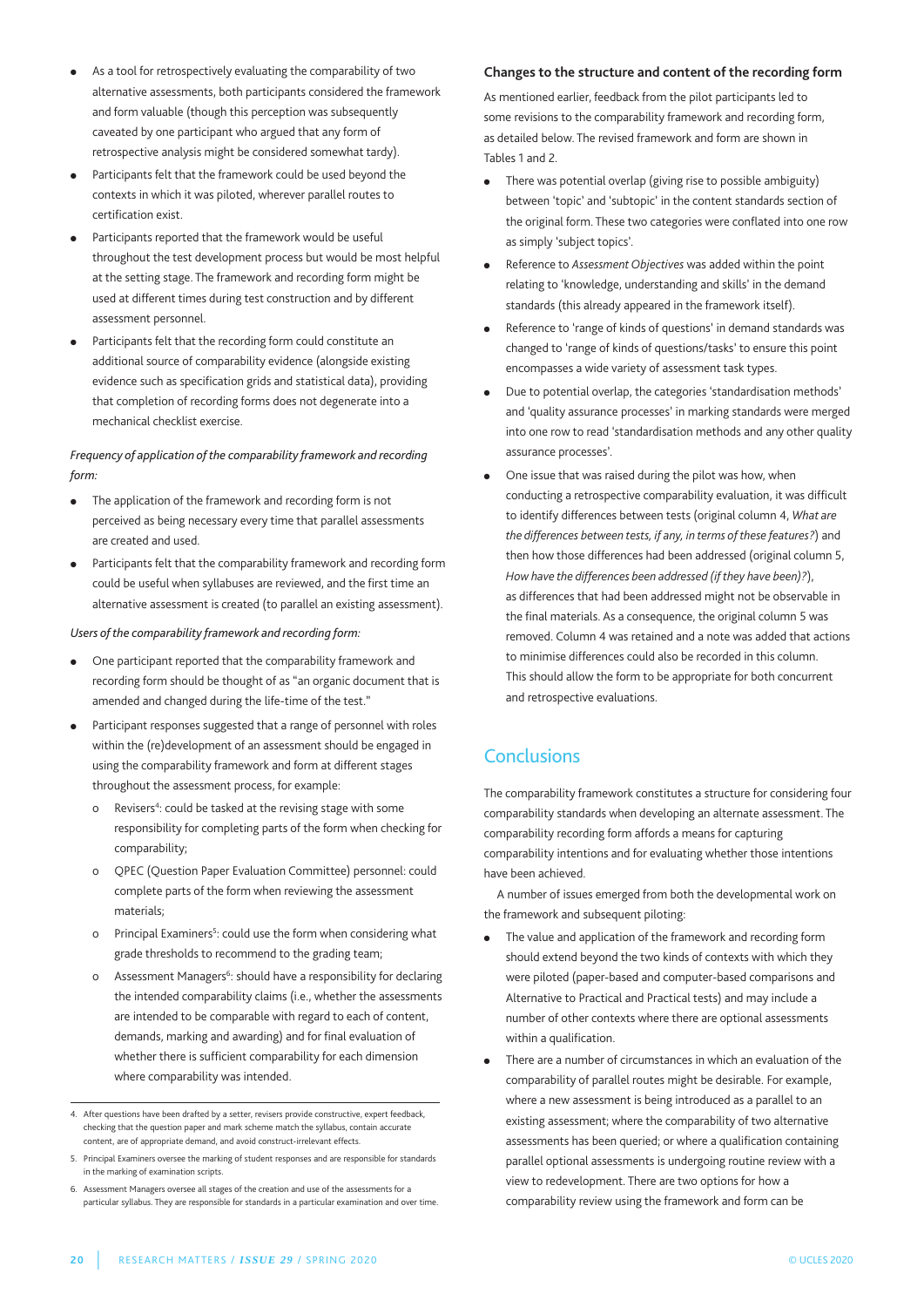#### **Table 1: Revised version of comparability framework**

| Comparability of:                                                                                                                                                                                                                                                                       |                                                                                                                                                                                                                                                                                                                                                                                                                                                                                                                                                                                                                                                                                                                                                                                                                                                                                                                                                                                                |                                                                                                                                                                                                                                                                                                                                                                                                                                                                                                                                                                                                                                                                                                                                                                                                                                                                                                                                                                         |                                                                                                                                                                                                                                                                                                                                                                                                                                                                                                                                                                                                                                                                                                                                                                                                                            |  |  |
|-----------------------------------------------------------------------------------------------------------------------------------------------------------------------------------------------------------------------------------------------------------------------------------------|------------------------------------------------------------------------------------------------------------------------------------------------------------------------------------------------------------------------------------------------------------------------------------------------------------------------------------------------------------------------------------------------------------------------------------------------------------------------------------------------------------------------------------------------------------------------------------------------------------------------------------------------------------------------------------------------------------------------------------------------------------------------------------------------------------------------------------------------------------------------------------------------------------------------------------------------------------------------------------------------|-------------------------------------------------------------------------------------------------------------------------------------------------------------------------------------------------------------------------------------------------------------------------------------------------------------------------------------------------------------------------------------------------------------------------------------------------------------------------------------------------------------------------------------------------------------------------------------------------------------------------------------------------------------------------------------------------------------------------------------------------------------------------------------------------------------------------------------------------------------------------------------------------------------------------------------------------------------------------|----------------------------------------------------------------------------------------------------------------------------------------------------------------------------------------------------------------------------------------------------------------------------------------------------------------------------------------------------------------------------------------------------------------------------------------------------------------------------------------------------------------------------------------------------------------------------------------------------------------------------------------------------------------------------------------------------------------------------------------------------------------------------------------------------------------------------|--|--|
| Content standards                                                                                                                                                                                                                                                                       | Demand standards                                                                                                                                                                                                                                                                                                                                                                                                                                                                                                                                                                                                                                                                                                                                                                                                                                                                                                                                                                               | Marking standards                                                                                                                                                                                                                                                                                                                                                                                                                                                                                                                                                                                                                                                                                                                                                                                                                                                                                                                                                       | Awarding standards                                                                                                                                                                                                                                                                                                                                                                                                                                                                                                                                                                                                                                                                                                                                                                                                         |  |  |
| If it is the intention that content<br>standards are comparable across tests,<br>the following need to be fulfilled:<br>• subject domains are the same across<br>tests;<br>• subject topics are the same across<br>tests:<br>• whole test content coverage is the<br>same across tests. | If it is the intention that demand standards<br>are comparable across tests, the following<br>need to be fulfilled:<br>• knowledge, understanding and skills<br>(e.g., Assessment Objectives) assessed are<br>the same across tests:<br>• the range of kinds of questions or tasks<br>are the same across tests (e.g., similar<br>balance of MCQ, short answer, essay);<br>• the test environment does not affect<br>the nature of the teaching and learning;<br>• the test environment is easy to use and<br>students have been given sufficient<br>opportunity for familiarisation with the<br>test environment:<br>• the cognitive processes (as supported<br>by tools) are the same across tests as far<br>as we can tell:<br>• the possible effects of any differences in<br>response format are carefully considered<br>(e.g., for on-screen tests, the effects of<br>typing rather than writing on paper,<br>or of using a drop-down list rather than<br>circling a response on paper). | If it is the intention that marking standards<br>are comparable across tests, the following<br>need to be fulfilled:<br>• the mark schemes reward the same<br>knowledge, skills and understanding;<br>• the application of the mark scheme is<br>the same across tests with markers<br>complying with marking guidance and<br>requirements for both tests;<br>• the way that student responses are<br>presented to markers needs to give<br>equal opportunity for accurate marking<br>across tests:<br>• marker competence/accuracy is the<br>same across tests (ideally, the same<br>specific markers are used for both tests);<br>• markers are standardised appropriately<br>for both tests and appropriate quality<br>assurance processes are used for both<br>tests:<br>• auto-marking (if used) and human<br>marking are both sufficiently accurate<br>and reward intended constructs (only<br>relevant if comparing an on-screen test<br>to a paper-based test). | If it is the intention that awarding<br>standards are comparable across tests,<br>the following need to be fulfilled:<br>• awarding is conducted separately for<br>different tests with potentially different<br>grade thresholds (thus ensuring<br>comparability of awarding standards<br>between tests even if there are<br>differences in content, demand or<br>marking standard);<br>• the awarding process is the same across<br>tests (e.g., use of judgemental and<br>statistical evidence, methods of<br>recording awarding decisions);<br>• sufficient data is available to compare<br>across tests (e.g., entry sizes,<br>benchmark centres, syllabus pairs,<br>knowledge of the characteristics of the<br>candidates entering for each test);<br>• awarding standards are maintained<br>over time across tests. |  |  |

#### **Table 2: Revised version of comparability recording form**

Comparability recording form: a structure for describing comparability across tests

Completed by (name)……………………………………..…..……… (job role)……………………………………………………………… Date…….…………

Assessment name and code……………………………………………………………………………………………………………………………………………....

| 1. Standard                                                               | 2. Is it intended<br>that there should<br>be comparability<br>between tests in<br>terms of each<br>standard? | 3. Comparability features - these should be the same across tests<br>if comparability between tests is intended for that standard                    | 4. What are the differences<br>between tests, if any,<br>in terms of these features?<br>(Notes can also be included<br>on actions taken to minimise<br>differences) | 5. For the standards where<br>comparability is intended,<br>are you satisfied that there is<br>sufficient comparability? |
|---------------------------------------------------------------------------|--------------------------------------------------------------------------------------------------------------|------------------------------------------------------------------------------------------------------------------------------------------------------|---------------------------------------------------------------------------------------------------------------------------------------------------------------------|--------------------------------------------------------------------------------------------------------------------------|
| Content                                                                   |                                                                                                              | Subject domains*                                                                                                                                     |                                                                                                                                                                     |                                                                                                                          |
| standards                                                                 |                                                                                                              | Subject topics*                                                                                                                                      |                                                                                                                                                                     |                                                                                                                          |
|                                                                           |                                                                                                              | Whole test coverage                                                                                                                                  |                                                                                                                                                                     |                                                                                                                          |
| Demand                                                                    |                                                                                                              | Knowledge, understanding and skills (e.g., Assessment Objectives)                                                                                    |                                                                                                                                                                     |                                                                                                                          |
| standards                                                                 |                                                                                                              | Range of kinds of questions/tasks                                                                                                                    |                                                                                                                                                                     |                                                                                                                          |
|                                                                           |                                                                                                              | Teaching and learning                                                                                                                                |                                                                                                                                                                     |                                                                                                                          |
|                                                                           |                                                                                                              | Test environment ease of use and opportunity for familiarisation                                                                                     |                                                                                                                                                                     |                                                                                                                          |
|                                                                           |                                                                                                              | Cognitive processes                                                                                                                                  |                                                                                                                                                                     |                                                                                                                          |
|                                                                           |                                                                                                              | Response format                                                                                                                                      |                                                                                                                                                                     |                                                                                                                          |
| Marking                                                                   |                                                                                                              | Mark schemes                                                                                                                                         |                                                                                                                                                                     |                                                                                                                          |
| standards<br>Application of the mark scheme<br>Marker competence/accuracy |                                                                                                              |                                                                                                                                                      |                                                                                                                                                                     |                                                                                                                          |
|                                                                           |                                                                                                              | The way that student responses are presented to markers                                                                                              |                                                                                                                                                                     |                                                                                                                          |
|                                                                           |                                                                                                              |                                                                                                                                                      |                                                                                                                                                                     |                                                                                                                          |
|                                                                           |                                                                                                              | Standardisation methods and any other quality assurance processes                                                                                    |                                                                                                                                                                     |                                                                                                                          |
|                                                                           |                                                                                                              | Any auto-marking is sufficiently accurate and rewards intended<br>constructs (only relevant if comparing an on-screen test to a<br>paper-based test) |                                                                                                                                                                     |                                                                                                                          |
| Awarding                                                                  |                                                                                                              | Awarding conducted separately for different modes                                                                                                    |                                                                                                                                                                     |                                                                                                                          |
| standards                                                                 |                                                                                                              | Awarding process                                                                                                                                     |                                                                                                                                                                     |                                                                                                                          |
|                                                                           |                                                                                                              | Sufficient data is available                                                                                                                         |                                                                                                                                                                     |                                                                                                                          |
|                                                                           |                                                                                                              | Awarding standards are maintained over time                                                                                                          |                                                                                                                                                                     |                                                                                                                          |

\*For example, for a Physics assessment subject domain would refer to areas such as 'electricity and magnetism' and subject topic to aspects such as 'electric circuits'.